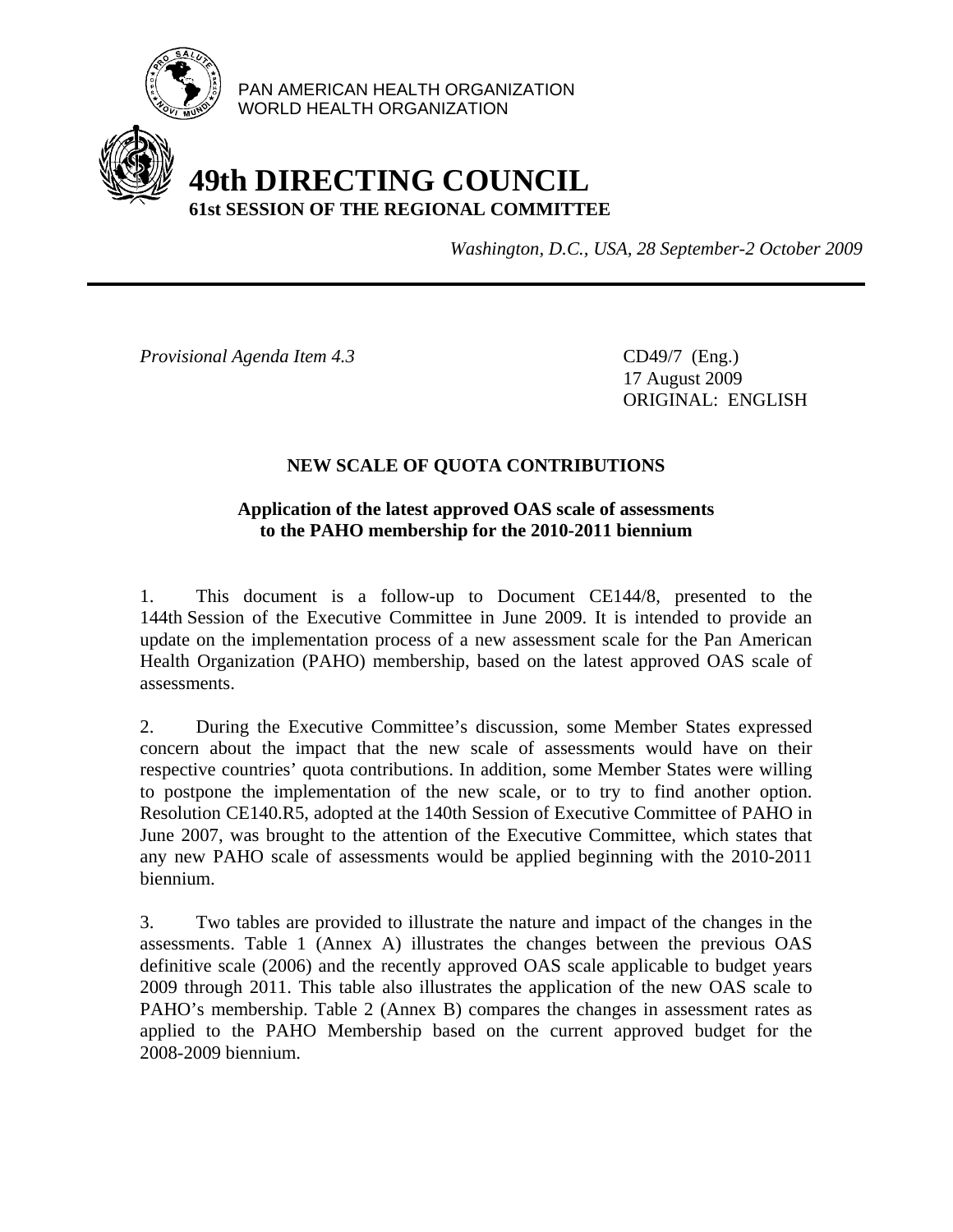CD49/7 (Eng.) Page 2

## **Action by the Directing Council**

4. The Directing Council, after reviewing the information provided on the proposed scale of assessments for PAHO Member States scheduled to be applied with the Program and Budget 2010-2011, is invited to consider adoption of the resolution recommended by the 144th Session of the Executive Committee in Annex C.

Annexes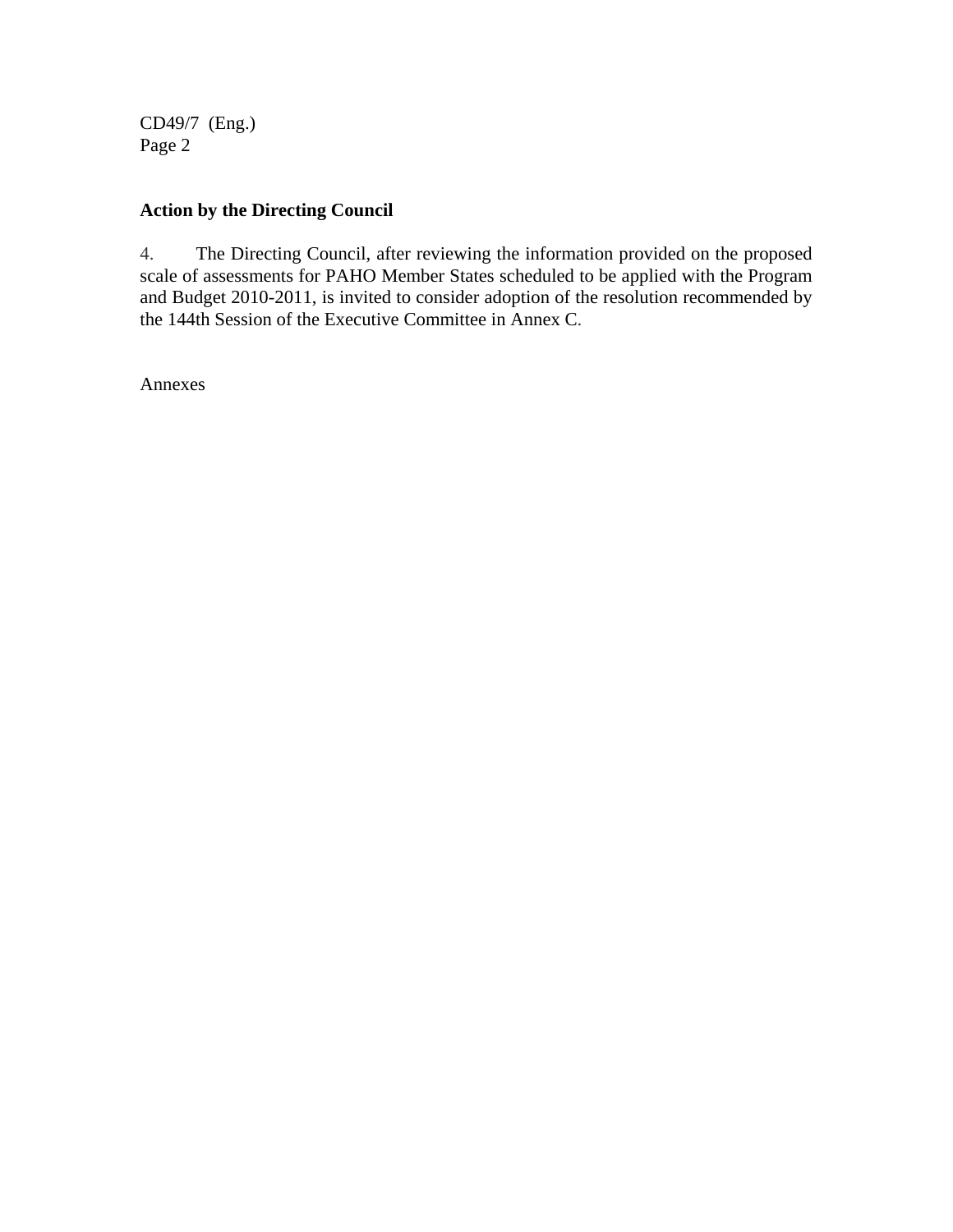CD49/7 (Eng.) Annex A

| <b>Member States</b>                | <b>OAS</b><br>scale<br>2006 | <b>OAS</b><br>scale<br>2009-2011 | <b>OAS</b><br>scale<br>changes | <b>Application</b><br>to PAHO<br>membership |
|-------------------------------------|-----------------------------|----------------------------------|--------------------------------|---------------------------------------------|
| Antigua and Barbuda                 | 0.020                       | 0.022                            | 0.002                          | 0.022                                       |
| Argentina                           | 4.900                       | 3.211                            | (1.689)                        | 3.211                                       |
| <b>Bahamas</b>                      | 0.070                       | 0.077                            | 0.007                          | 0.077                                       |
| <b>Barbados</b>                     | 0.080                       | 0.060                            | (0.020)                        | 0.060                                       |
| <b>Belize</b>                       | 0.030                       | 0.022                            | (0.008)                        | 0.022                                       |
| <b>Bolivia</b>                      | 0.070                       | 0.046                            | (0.024)                        | 0.046                                       |
| <b>Brazil</b>                       | 8.550                       | 7.953                            | (0.597)                        | 7.953                                       |
| Canada                              | 12.360                      | 13.761                           | 1.401                          | 13.761                                      |
| Chile                               | 0.540                       | 1.073                            | 0.533                          | 1.073                                       |
| Colombia                            | 0.940                       | 0.839                            | (0.101)                        | 0.839                                       |
| Costa Rica                          | 0.130                       | 0.187                            | 0.057                          | 0.187                                       |
| Cuba                                | 1.240                       | 0.766                            | (0.474)                        | $0.241*$                                    |
| Dominica                            | 0.020                       | 0.022                            | 0.002                          | 0.022                                       |
| Dominican Republic                  | 0.180                       | 0.206                            | 0.026                          | 0.206                                       |
| Ecuador                             | 0.180                       | 0.206                            | 0.026                          | 0.206                                       |
| El Salvador                         | 0.070                       | 0.105                            | 0.035                          | 0.105                                       |
| France                              |                             |                                  |                                | $0.289*$                                    |
| Grenada                             | 0.030                       | 0.022                            | (0.008)                        | 0.022                                       |
| Guatemala                           | 0.130                       | 0.187                            | 0.057                          | 0.187                                       |
| Guyana                              | 0.020                       | 0.022                            | 0.002                          | 0.022                                       |
| Haiti                               | 0.070                       | 0.045                            | (0.025)                        | 0.045                                       |
| Honduras                            | 0.070                       | 0.045                            | (0.025)                        | 0.045                                       |
| Jamaica                             | 0.180                       | 0.123                            | (0.057)                        | 0.123                                       |
| Mexico                              | 6.080                       | 8.141                            | 2.061                          | 8.141                                       |
| Netherlands                         |                             |                                  |                                | $0.090*$                                    |
| Nicaragua                           | 0.070                       | 0.045                            | (0.025)                        | 0.045                                       |
| Panama                              | 0.130                       | 0.163                            | 0.033                          | 0.163                                       |
| Paraguay                            | 0.180                       | 0.124                            | (0.056)                        | 0.124                                       |
| Peru                                | 0.410                       | 0.553                            | 0.143                          | 0.553                                       |
| Puerto Rico                         |                             |                                  |                                | $0.111*$                                    |
| Saint Kitts and Nevis               | 0.020                       | 0.022                            | 0.002                          | 0.022                                       |
| Saint Lucia                         | 0.030                       | 0.022                            | (0.008)                        | 0.022                                       |
| Saint Vincent and<br>the Grenadines | 0.020                       | 0.022                            | 0.002                          | 0.022                                       |

**Table 1. Adoption of the new assessment rates for PAHO Member States**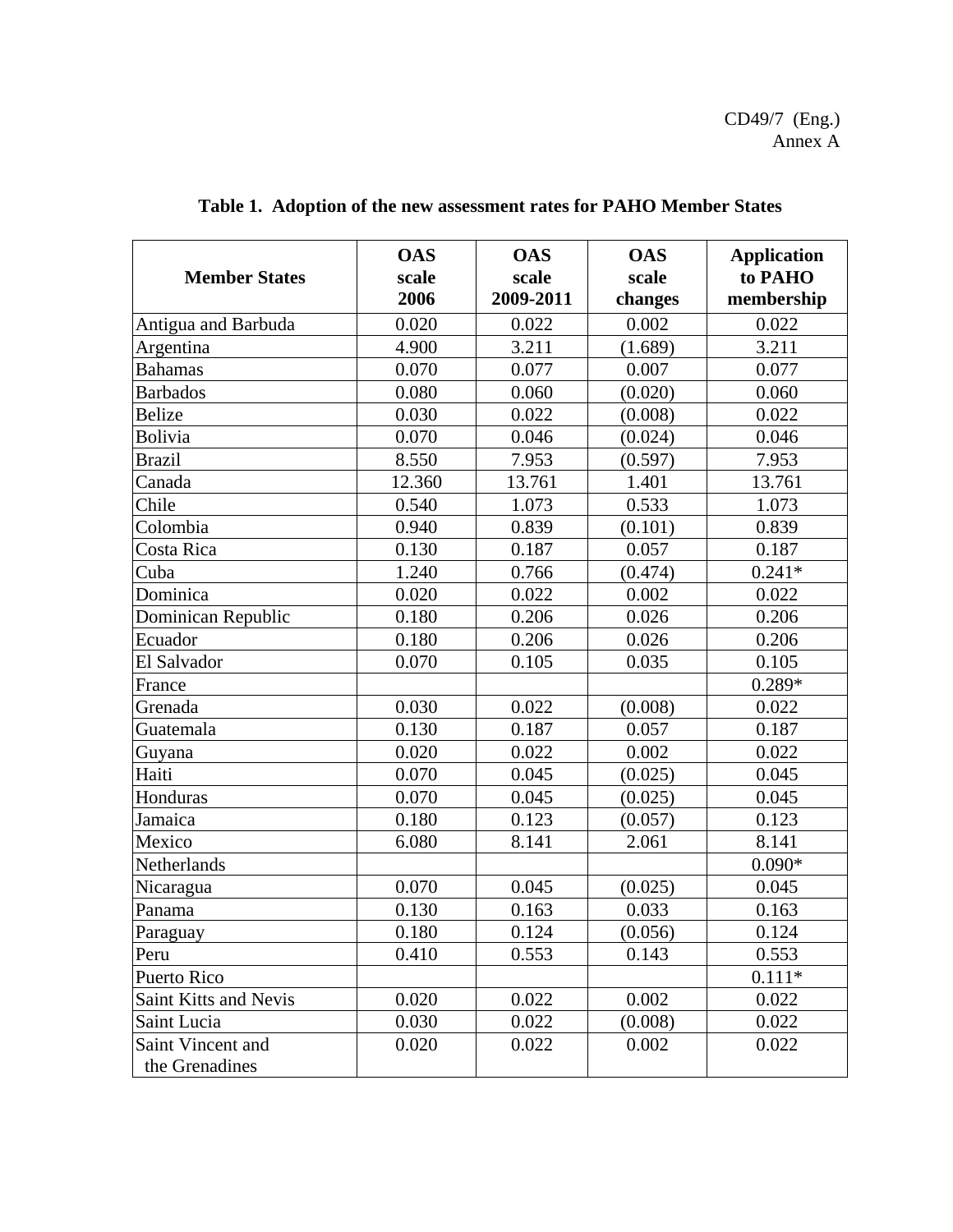CD49/7 (Eng.) Annex A  $-2$  -

| <b>Member States</b> | <b>OAS</b><br>scale<br>2006 | <b>OAS</b><br>scale<br>2009-2011 | <b>OAS</b><br>scale<br>changes | <b>Application</b><br>to PAHO<br>membership |
|----------------------|-----------------------------|----------------------------------|--------------------------------|---------------------------------------------|
| Suriname             | 0.070                       | 0.045                            | (0.025)                        | 0.045                                       |
| Trinidad and Tobago  | 0.180                       | 0.152                            | (0.028)                        | 0.152                                       |
| United Kingdom       |                             |                                  |                                | $0.060*$                                    |
| <b>United States</b> | 59.470                      | 59.470                           | 0.000                          | 59.445                                      |
| Uruguay              | 0.260                       | 0.181                            | (0.079)                        | 0.181                                       |
| Venezuela            | 3.200                       | 2.060                            | (1.140)                        | 2.060                                       |
|                      |                             |                                  |                                |                                             |
| Total                | 100.000                     | 100.000                          | 0.000                          | 100.000                                     |
|                      |                             |                                  |                                |                                             |

#### **Table 1. Adoption of the new assessment rates for PAHO Member States** (*cont.*)

\* The quota percentage in the OAS scale reserved for Cuba is distributed among PAHO's membership as follows:

Member State(s): Cuba

 Participating States: France; the Netherlands; United Kingdom Associate State(s): Puerto Rico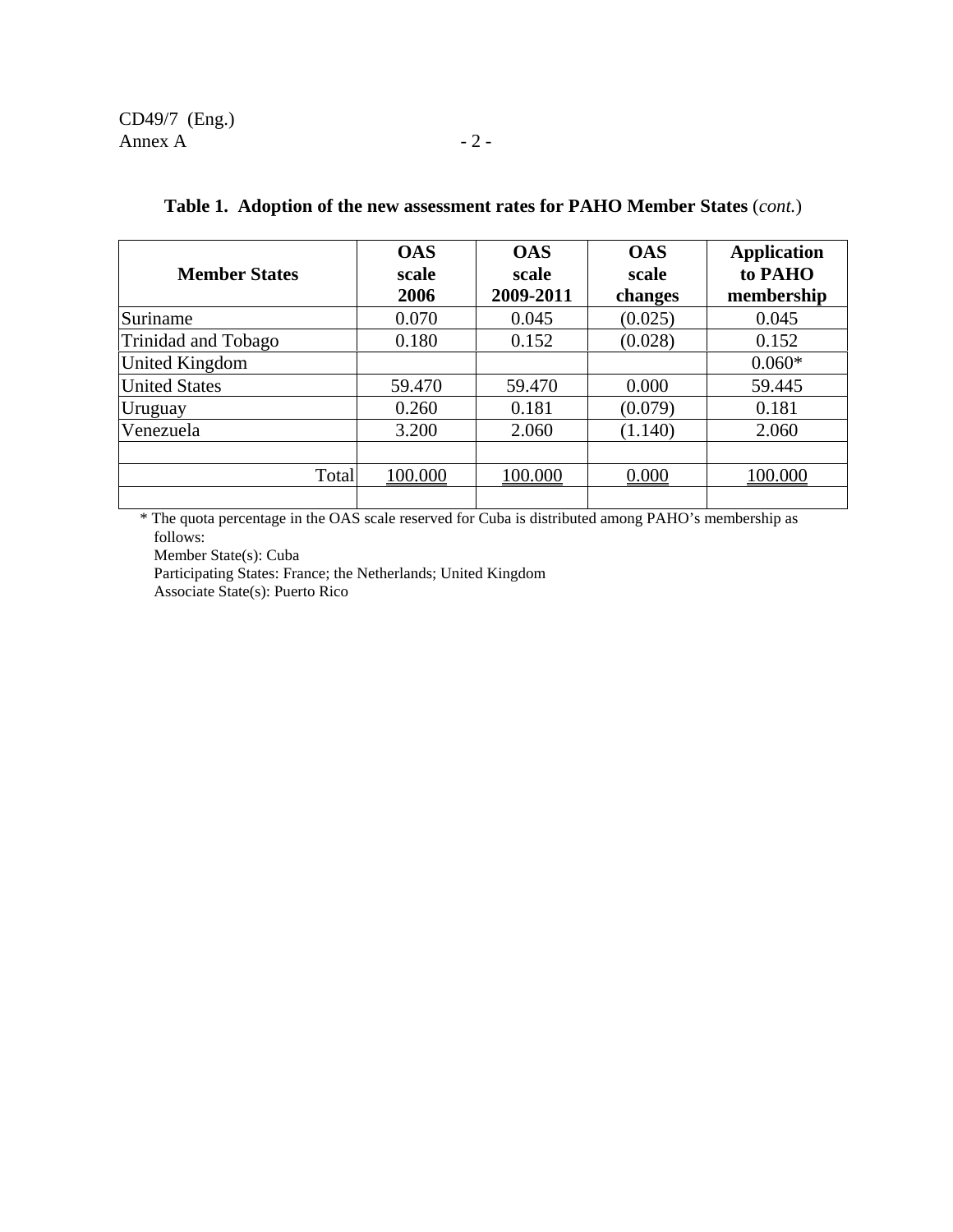|                      | 2008-2009            | 2008-2009        |                   |
|----------------------|----------------------|------------------|-------------------|
| <b>Member States</b> | assessment based     | assessment based | <b>Difference</b> |
|                      | on the current scale | on the new scale |                   |
| Antigua and Barbuda  | 36,013               | 39,615           | 3,601             |
| Argentina            | 8,819,633            | 5,781,919        | $-3,037,713$      |
| <b>Bahamas</b>       | 126,046              | 138,651          | 12,605            |
| <b>Barbados</b>      | 144,053              | 108,040          | $-36,013$         |
| <b>Belize</b>        | 54,020               | 39,615           | $-14,405$         |
| <b>Bolivia</b>       | 126,046              | 82,830           | $-43,216$         |
| <b>Brazil</b>        | 15,388,440           | 14,320,649       | $-1,067,791$      |
| Canada               | 22, 247, 154         | 24,778,882       | 2,531,728         |
| Chile                | 972,356              | 1,932,108        | 959,752           |
| Colombia             | 1,692,620            | 1,510,754        | $-181,867$        |
| Costa Rica           | 234,086              | 336,723          | 102,638           |
| Cuba                 | 1,314,482            | 433,959          | $-880,523$        |
| Dominica             | 36,013               | 39,615           | 3,601             |
| Dominican Republic   | 324,119              | 370,936          | 46,817            |
| Ecuador              | 324,119              | 370,936          | 46,817            |
| El Salvador          | 126,046              | 189,069          | 63,023            |
| France               | 520,391              | 520,391          | $\theta$          |
| Grenada              | 54,020               | 39,615           | $-14,405$         |
| Guatemala            | 234,086              | 336,723          | 102,638           |
| Guyana               | 36,013               | 39,615           | 3,601             |
| Haiti                | 126,046              | 81,030           | $-45,017$         |
| Honduras             | 126,046              | 81,030           | $-45,017$         |
| Jamaica              | 324,119              | 221,481          | $-102,638$        |
| Mexico               | 10,942,611           | 14,659,173       | 3,716,562         |
| Netherlands          | 162,059              | 162,059          | $\boldsymbol{0}$  |
| Nicaragua            | 126,046              | 81,030           | $-45,017$         |
| Panama               | 234,086              | 293,508          | 59,422            |
| Paraguay             | 324,119              | 223,282          | $-100,837$        |
| Peru                 | 738,271              | 995,765          | 257,494           |
| Puerto Rico          | 199,873              | 199,873          | $\overline{0}$    |

## **Table 2**. **Comparative table of assessment contributions applied to the 2008-2009 approved budget**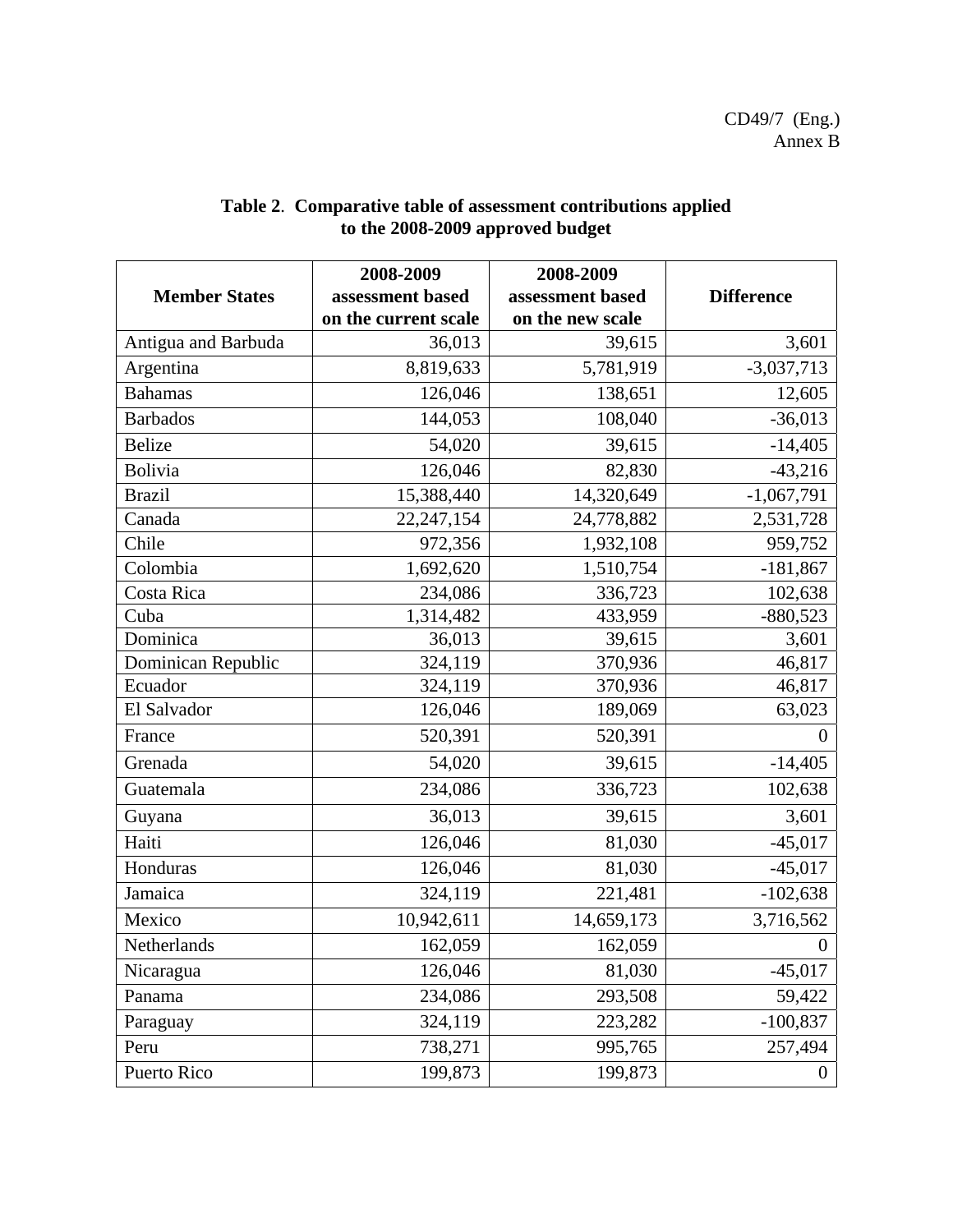| <b>Member States</b>                | 2008-2009<br>assessment based<br>on the current scale | 2008-2009<br>assessment based<br>on the new scale | <b>Difference</b> |
|-------------------------------------|-------------------------------------------------------|---------------------------------------------------|-------------------|
| <b>Saint Kitts and Nevis</b>        | 36,013                                                | 39,615                                            | 3,601             |
| Saint Lucia                         | 54,020                                                | 39,615                                            | $-14,405$         |
| Saint Vincent and the<br>Grenadines | 36,013                                                | 39,615                                            | 3,601             |
| Suriname                            | 126,046                                               | 81,030                                            | $-45,017$         |
| Trinidad and Tobago                 | 324,119                                               | 273,700                                           | $-50,418$         |
| United Kingdom                      | 108,040                                               | 108,040                                           | $\Omega$          |
| <b>United States</b>                | 107,040,234                                           | 107,040,234                                       | $\theta$          |
| Uruguay                             | 468,172                                               | 325,919                                           | $-142,252$        |
| Venezuela                           | 5,760,311                                             | 3,709,360                                         | $-2,050,952$      |
| Total                               | 180,066,000                                           | 180,066,000                                       |                   |

## **Table 2**.**Compararative table of assessment contributions applied to the 2008-2009 approved budget** (*cont*.)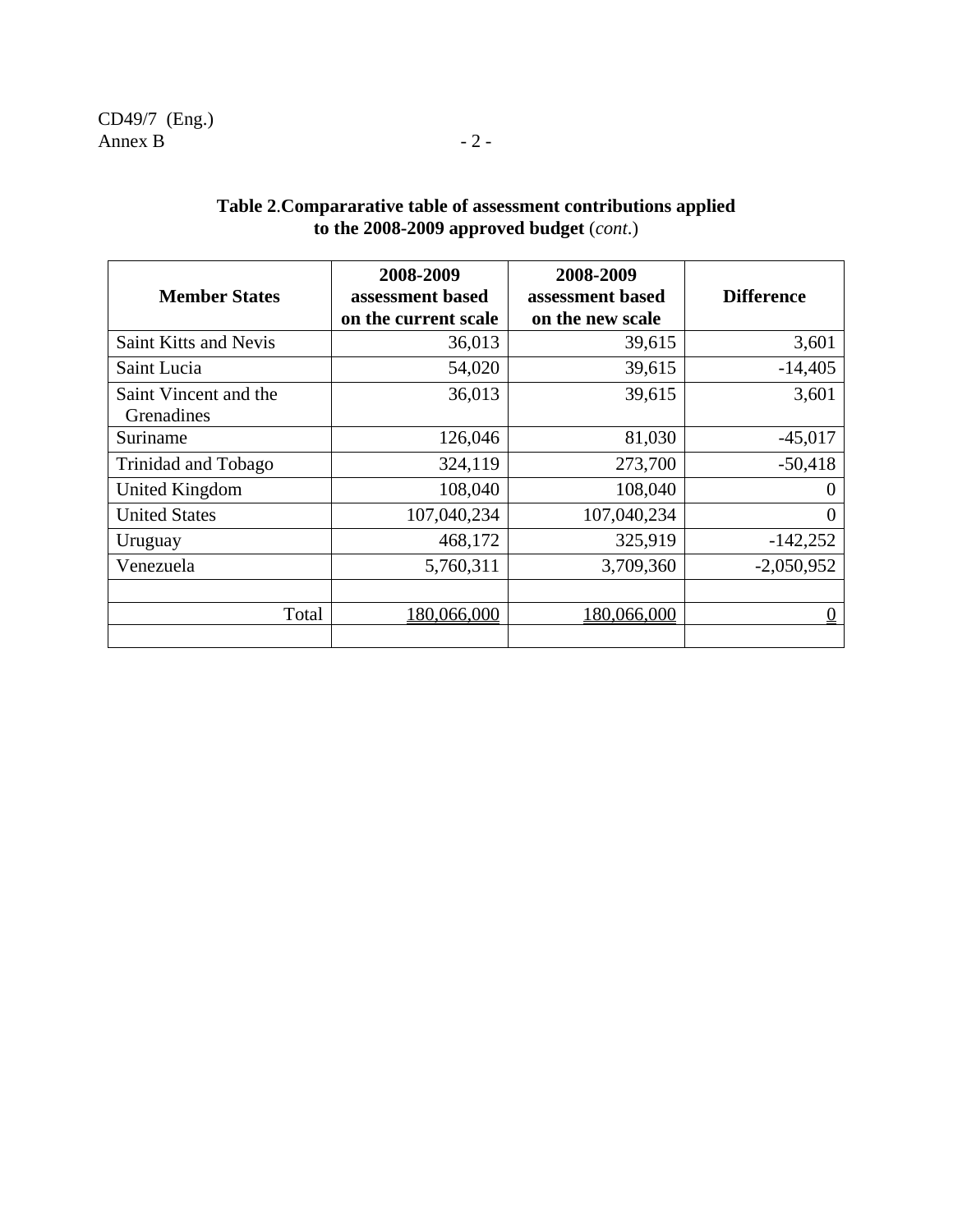

PAN AMERICAN HEALTH ORGANIZATION WORLD HEALTH ORGANIZATION

## **49th DIRECTING COUNCIL 61st SESSION OF THE REGIONAL COMMITTEE**

*Washington, D.C., USA, 28 September-2 October 2009*

CD49/7 (Eng.) Annex C ORIGINAL: ENGLISH

## *PROPOSED RESOLUTION*

#### **NEW ASSESSMENT SCALE FOR THE BUDGETARY PERIOD 2010-2011**

#### *THE 49th DIRECTING COUNCIL,*

 Having considered the report of the President of the 144th Session of the Executive Committee (Document CD49/2);

Bearing in mind that the Pan American Sanitary Code establishes that the scale of assessed contributions to be applied to Member States of the Pan American Health Organization (PAHO) will be based on the assessment scale adopted by the Organization of American States (OAS) for its membership;

 Noting that the 140th Session of the Executive Committee in its Resolution CE140.R5 decided that the new assessment scale of the OAS would be applied by PAHO to biennia subsequent to the 2008-2009 biennium; and

 Considering that the 34th Extraordinary Session of the General Assembly of the OAS adopted Resolution AG/RES.1 (XXXIV-E/07) which established a revised assessment scale for its membership applicable to the years 2009, 2010 and 2011,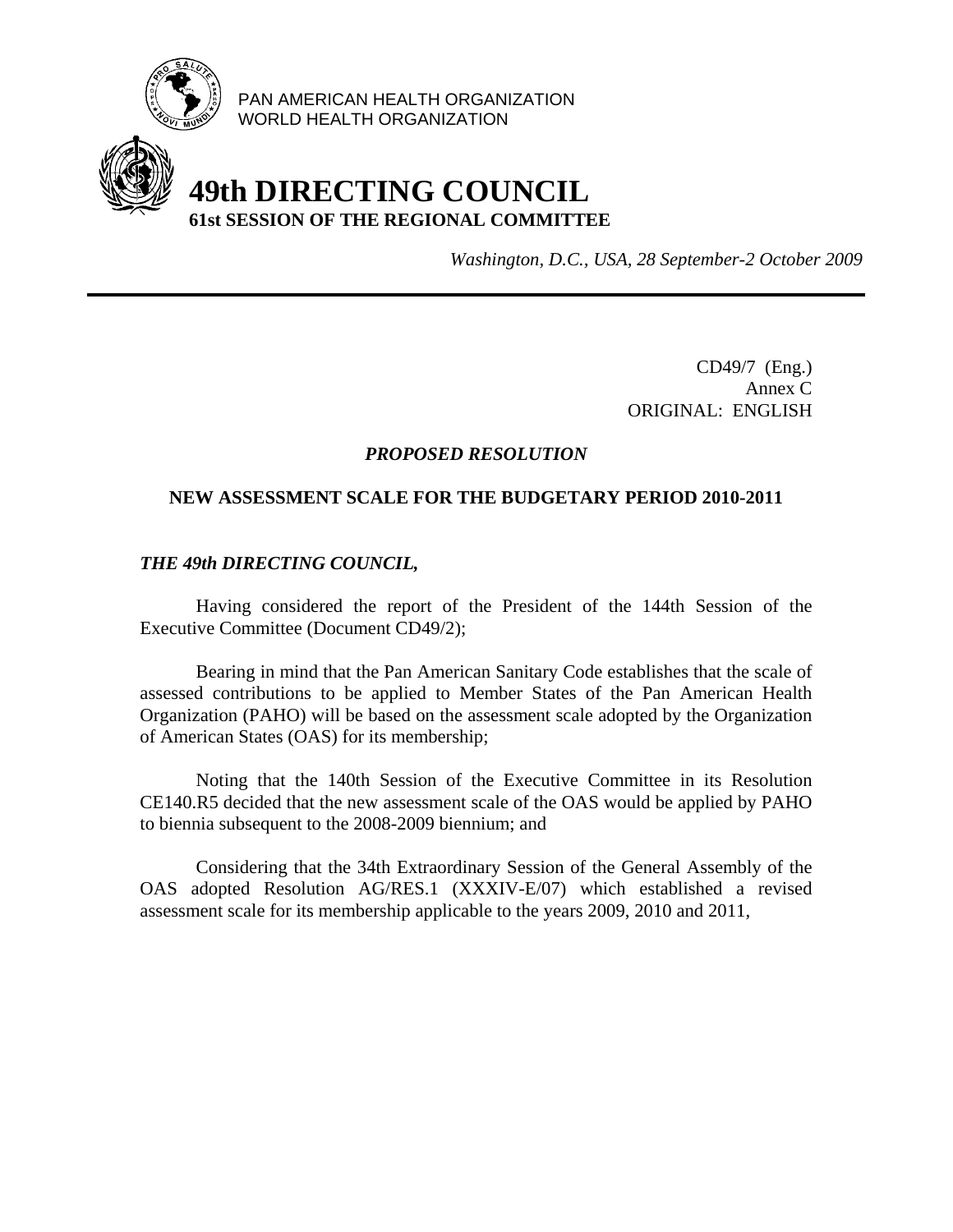CD49/7 (Eng.) Annex C  $-2$  -

## *RESOLVES:*

 To approve the new scale of assessed contributions, as detailed in the following table, to be applied to the Program and Budget for the Budgetary Period 2010-2011.

|                          | <b>Assessment</b> |
|--------------------------|-------------------|
| <b>Member State</b>      | Rate              |
|                          | 2010-2011         |
| Antigua and Barbuda      | 0.022             |
| Argentina                | 3.211             |
| <b>Bahamas</b>           | 0.077             |
| <b>Barbados</b>          | 0.060             |
| <b>Belize</b>            | 0.022             |
| Bolivia                  | 0.046             |
| <b>Brazil</b>            | 7.953             |
| Canada                   | 13.761            |
| Chile                    | 1.073             |
| Colombia                 | 0.839             |
| Costa Rica               | 0.187             |
| Cuba                     | 0.241             |
| Dominica                 | 0.022             |
| Dominican Republic       | 0.206             |
| Ecuador                  | 0.206             |
| El Salvador              | 0.105             |
| France *                 | 0.289             |
| Grenada                  | 0.022             |
| Guatemala                | 0.187             |
| Guyana                   | 0.022             |
| Haiti                    | 0.045             |
| Honduras                 | 0.045             |
| Jamaica                  | 0.123             |
| Mexico                   | 8.141             |
| Netherlands <sup>*</sup> | 0.090             |
| Nicaragua                | 0.045             |
| Panama                   | 0.163             |
| Paraguay                 | 0.124             |
| Peru                     | 0.553             |